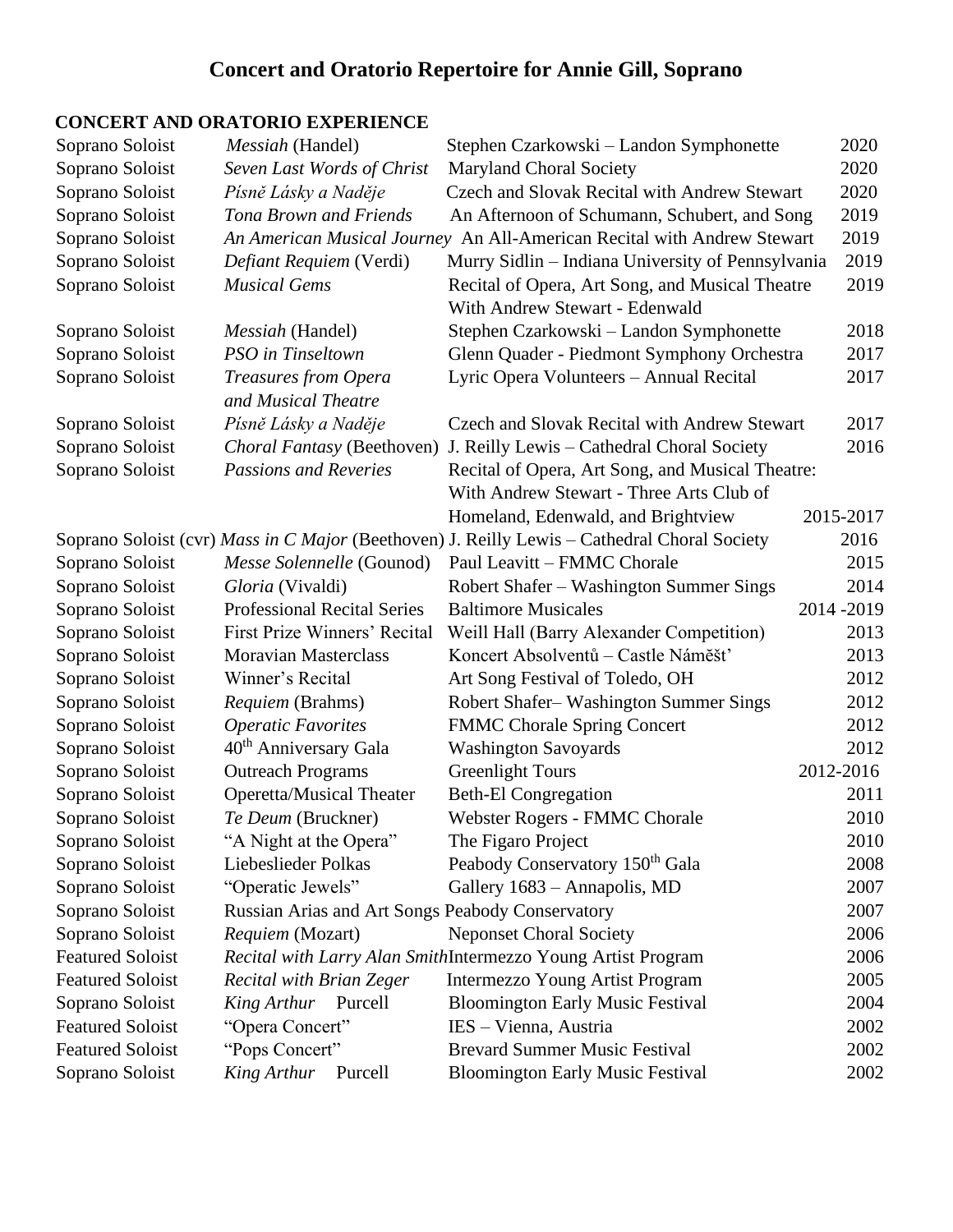#### **ORATORIO REPERTOIRE (\*performed) J.S. Bach**

Ave Maria\* (Bach/Gounod) Bist Du bei Mir\* Flößt, mein Heiland, flößt dein Namen (*Weihnachtsoratorium*)\* Seufzer, Thränen, Kummer, Noth (*Cantata: Ich hatte viel*)\*

#### **Brahms**

Ihr habt nun Traurigkeit (*Requiem)*\*

#### **Fauré**

Pie Jesu (*Requiem*)\*

#### **Gounod**

Ave Maria\* Sanctus (*Messe Solennelle*)\*

#### **Handel**

Come unto Him (*Messiah*)\* I Know that my Redeemer Liveth (*Messiah*)\* O had I Jubal's lyre (*Joshua*) Rejoice greatly, O Daughter of Zion (*Messiah*)\* Tune Your Harps (*Esther*)\*

#### **Haydn**

With verdure clad (*The Creation*)\* Benedictus (*Missa Brevis*)

#### **Mendelssohn**

Hear ye, Israel! (*Elijah*)\* Jerusalem! Die du tötest die Propheten (*Paulus, Op. 36*)

### **Mozart**

Laudamus te (*Mass in c minor*) Laudate Dominum (*Vesperae Solennes de Confessore*)\*

## **Rossini**

Inflammatus et accensus (*Stabat Mater*)

### **Schubert**

Ave Maria\*

### **Verdi**

Kyrie, Quid sum miser, Rex tremendae, Recordare, Lacrymosa, Domine Jesu Christe, Hostias, Agnus Dei, Libera me (*Requiem*)\*